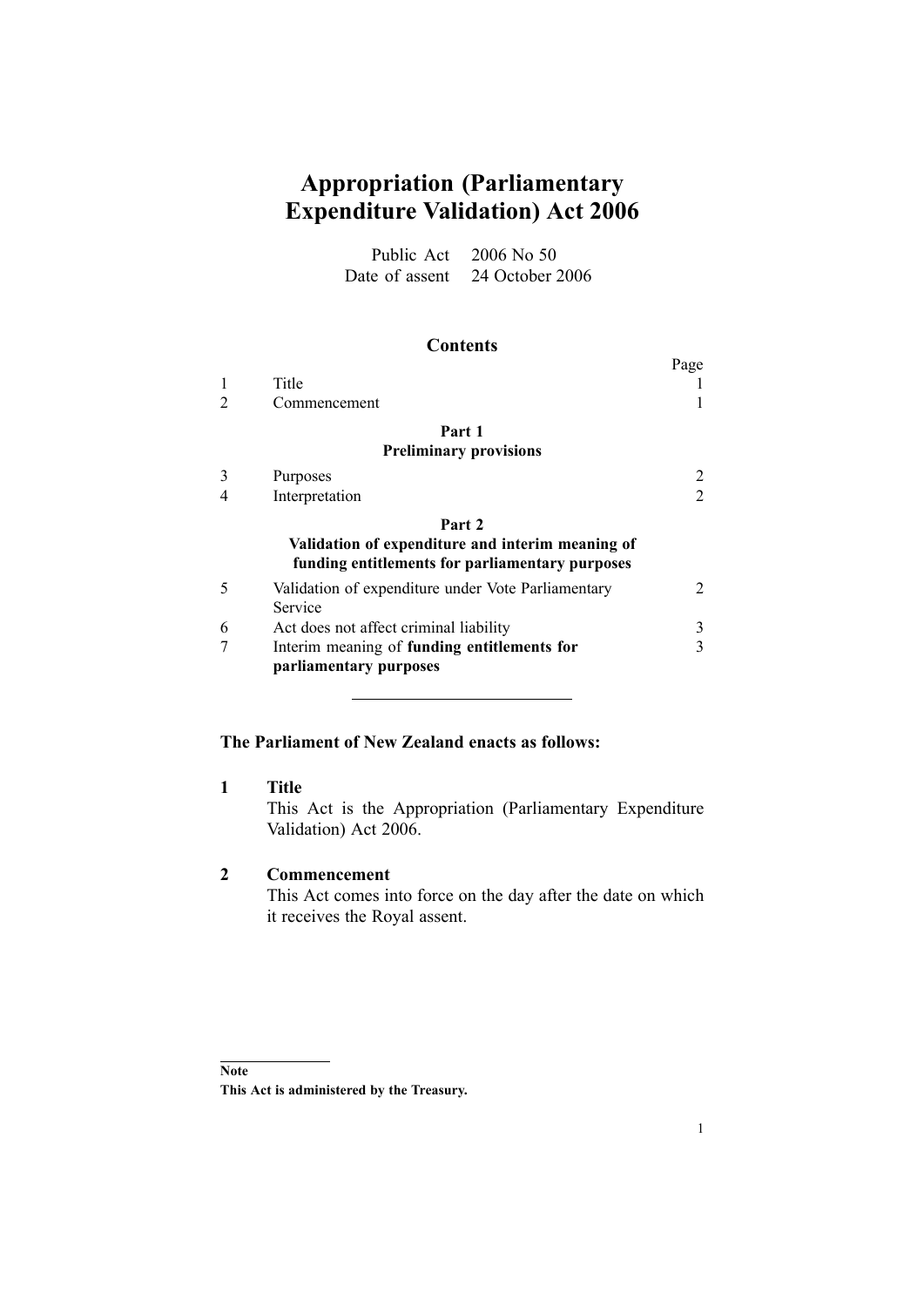## **Part 1 Preliminary provisions**

### <span id="page-1-0"></span>**3 Purposes**

The purposes of this Act are to—

- (a) validate expenditure under Vote Parliamentary Service that may have been outside the scope or purpose of an appropriation or other enactment; and
- (b) provide an interim meaning of the term **funding entitlements for parliamentary purposes** as used in the [Parliamentary](http://www.legislation.govt.nz/pdfLink.aspx?id=DLM55839) Service Act 2000.

#### **4 Interpretation**

In sections 3 to 5, unless the context otherwise requires,—

**appropriation** means any of the appropriations under Vote Parliamentary Service that were authorised by or under an appropriation Act for any of the financial years 1989/90 to 2006/07

#### **expenditure**—

- (a) includesthe spending of public money and the incurring of any expense or cost; but
- (b) excludes any expenses incurred on or after the day on which this Act comes into force.

## **Part 2**

# **Validation of expenditure and interim meaning of funding entitlements for parliamentary purposes**

## **5 Validation of expenditure under Vote Parliamentary Service**

To the extent that any expenditure under Vote Parliamentary Service was outside the scope of an appropriation or was not made in relation to an appropriation,—

- (a) the expenditure is validated; and
- (b) the expenditure is deemed not to constitute or to have constituted <sup>a</sup> breach of any of the following Acts or any instruments made under those Acts:
	- (i) the [Civil](http://www.legislation.govt.nz/pdfLink.aspx?id=DLM32049) List Act 1979: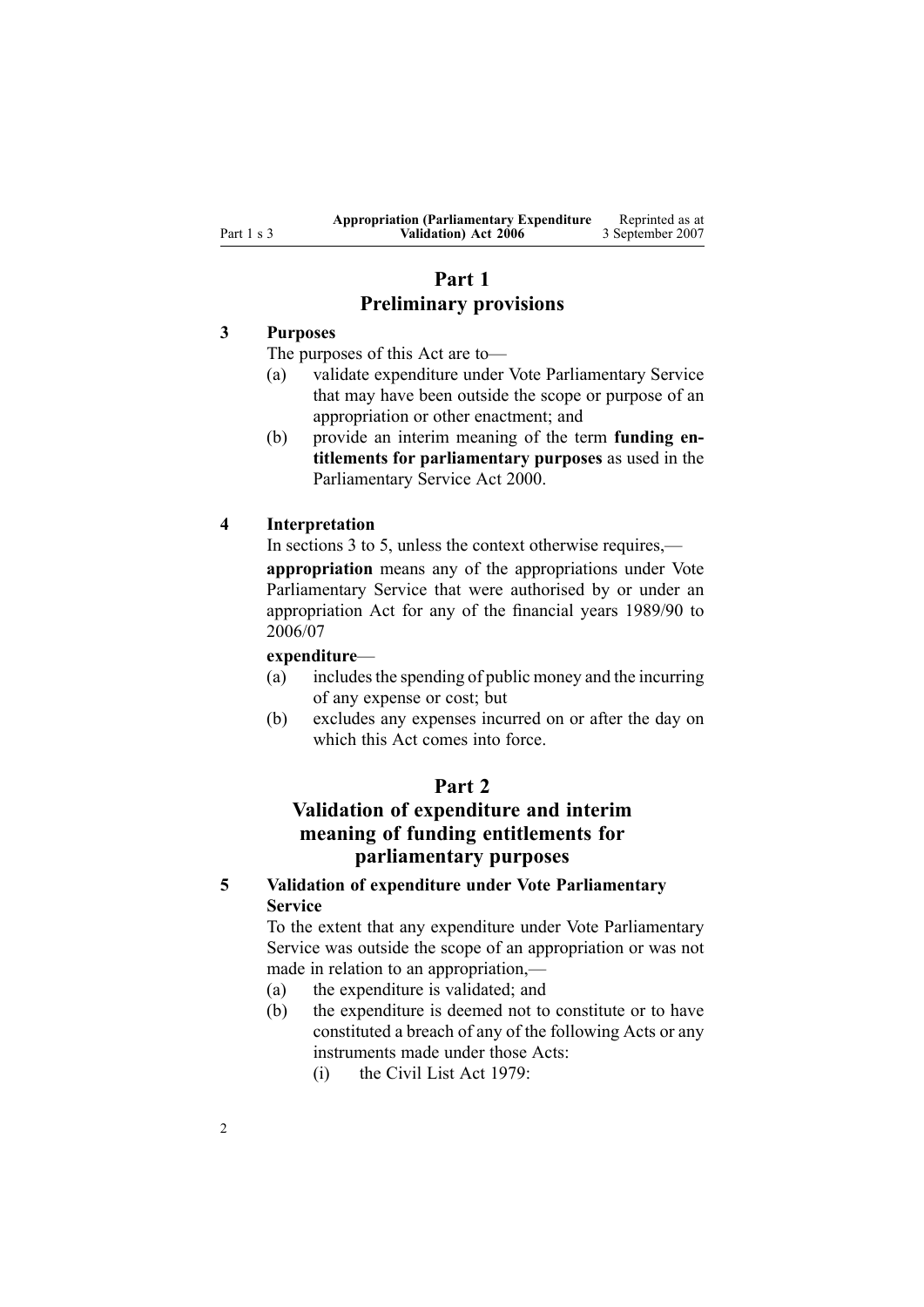- (ii) the Parliamentary Service Act 1985:
- (iii) the [Parliamentary](http://www.legislation.govt.nz/pdfLink.aspx?id=DLM55839) Service Act 2000.

# <span id="page-2-0"></span>**6 Act does not affect criminal liability** Nothing in this Act affects the criminal liability of any person.

- **7 Interim meaning of funding entitlements for parliamentary purposes**
- (1) The term **funding entitlements for parliamentary purposes** in the [Parliamentary](http://www.legislation.govt.nz/pdfLink.aspx?id=DLM55839) Service Act 2000 includes funding for any or all of the following purposes:
	- (a) <sup>a</sup> member of Parliament performing his or her role and functions as <sup>a</sup> member of Parliament:
	- (b) <sup>a</sup> recognised party performing its role and functions as <sup>a</sup> recognised party:
	- (c) providing travel, accommodation, and attendance servicesin accordance with any determination made by the Speaker of the House of Representatives under section [20A](http://www.legislation.govt.nz/pdfLink.aspx?id=DLM32424) of the [Civil](http://www.legislation.govt.nz/pdfLink.aspx?id=DLM32049) List Act 1979 or any direction given by the Speaker of the House of Representatives under the [Parliamentary](http://www.legislation.govt.nz/pdfLink.aspx?id=DLM55839) Service Act 2000:
	- (d) providing communications services in accordance with any determination made by the Speaker of the House of Representatives under section [20A](http://www.legislation.govt.nz/pdfLink.aspx?id=DLM32424) of the [Civil](http://www.legislation.govt.nz/pdfLink.aspx?id=DLM32049) List Act [1979](http://www.legislation.govt.nz/pdfLink.aspx?id=DLM32049) or any direction given by the Speaker of the House of Representatives under the [Parliamentary](http://www.legislation.govt.nz/pdfLink.aspx?id=DLM55839) Service Act [2000](http://www.legislation.govt.nz/pdfLink.aspx?id=DLM55839), provided that those services do not include electioneering:
	- (e) providing benefits or privileges of <sup>a</sup> specified kind for former members of Parliament and members of their families in accordance with an appropriation by Parliament of money for that purpose.
- (2) In subsection (1), **electioneering** means any communication that explicitly—
	- (a) seeks suppor<sup>t</sup> for the election of <sup>a</sup> particular person or persons:
	- (b) seeks suppor<sup>t</sup> for the casting of <sup>a</sup> party vote for <sup>a</sup> particular political party or political parties: